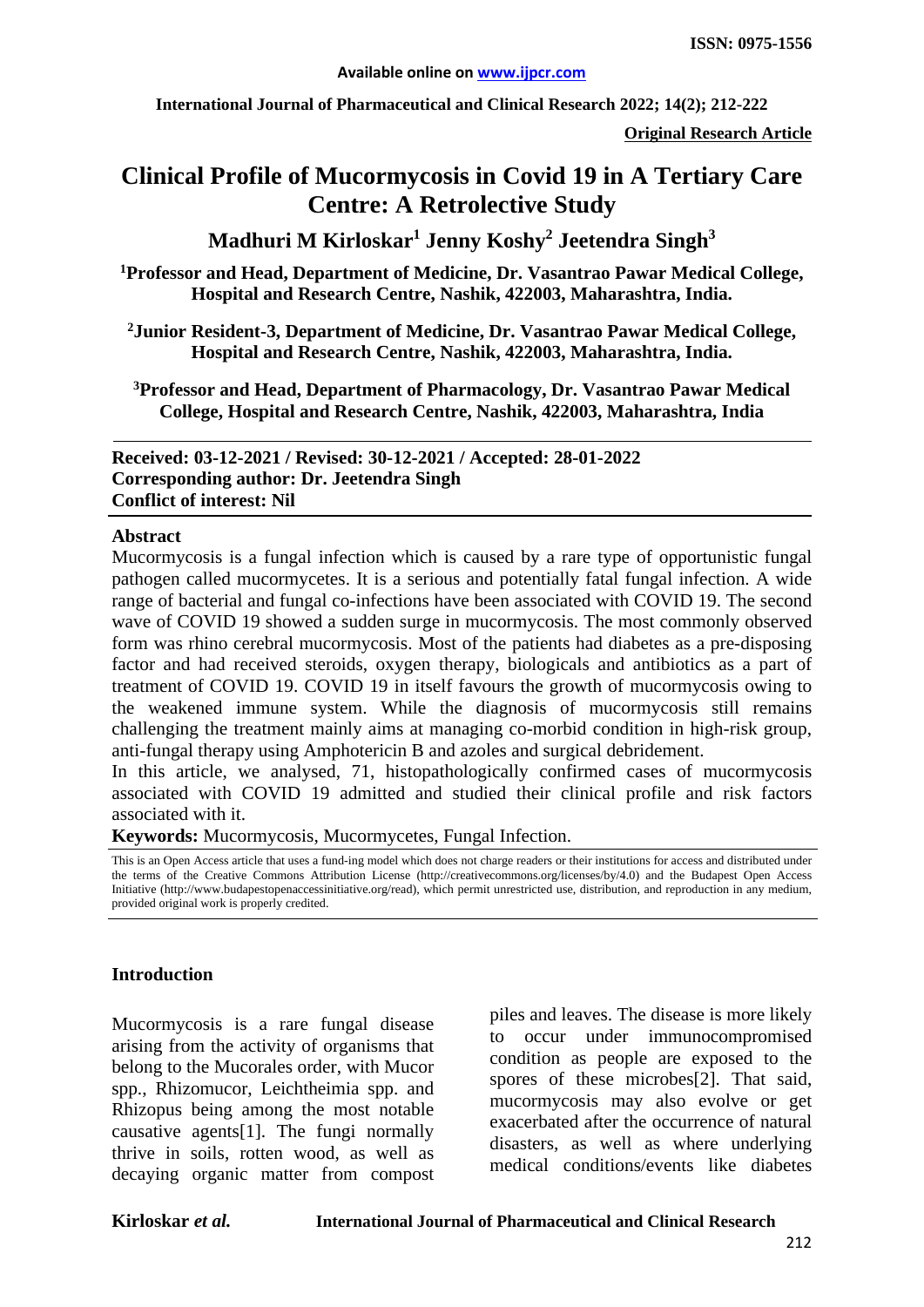mellitus, hematologic malignancies, severe trauma, and solid organ/hematopoietic stem cell transplantation exist[3,4,5,6,7]. The disease is characterized by infarction of tissues and necrosis, even as the causative agents show a high tendency for angioinvasion[8]. It is, however, not unlikely to see various manifestations of the disease a situation that is reflected in the varied clinical presentations. Based on the localization; mucormycosis may be gastrointestinal, pulmonary, cutaneous, sinusitis – which could involve rhinocerebral, rhino-orbital or pansinusitis – and it may even be disseminated[9]. More so, these variations also have an impact on the mortality rates; 70 – 90% mortality rate in cases of disseminated mucormycosis and 20 – 50% mortality rate in localized cases[9,10,11]. Generally, death appears to be unavoidable in the instances where mucormycosis is left untreated[9].

The outbreak of COVID-19 yet create a concern as per the prevalence of mucormycosis. This is primarily due to the availability of the enabling environments such as elevated glucose levels, hyperglycaemia, elevated ferritin levels, decreased count and activity of white blood cells, hypoxia, diabetic ketoacidosis, and metabolic acidosis which trigger the germination and/or growth of the spores[12]. More specifically, the severe inflammatory reaction and diffuse alveolar damage cause a decline in the CD4+ and CD8+ T cell count in COVID-19 patients, and this raises the susceptibility to an array of fungal infections[13,14], including mucormycosis which has an incidence rate of 0.005 in 1.7 million persons[15].

# **Material and methods:**

A retrolective observational study was carried out in the MUCOR ward under Department of General Medicine in a tertiary care Institute from a period of FEBRUARY 2021 TO JULY 2021.

## **Eligibility criteria:**

## **A] Inclusion Criteria:**

1) All adult patients >18 yrs. of age<br>2) All histopathologically diagnosed 2) All histopathologically mucormycosis cases with a history of RT-PCR positive or who is RT-PCR positive.

## **B] Exclusion Criteria:**

1)Mucormycosis in covid 19 negative patients.

2)Any documented evidence of mucormycosis in the past.

71 patients fulfilling the above criteria were included in our study. The clinical profile of mucormycosis in COVID 19 and how mucormycosis patients responded to treatments, with reference being made to data from MRI/CT scans, KOH report, histopathological examination, and Hb1AC test were studied. The disease severity was also assessed based on Neelam Vaid et al[16]. A proposed grading system and experience of COVID 19 associated rhino orbito cerebral mucormycosis from an Indian tertiary care centre. The risk factors contributing for mucormycosis in covid 19 like diabetes mellitus, steroids, oxygen requirement during covid treatment were also assessed in this study.

**Presentation of finding and results:**

| <b>Patient characteristics</b>           | N(%      |                          |  |
|------------------------------------------|----------|--------------------------|--|
| No. of (COVID-19) patients               | 71 (100) |                          |  |
| Mean age                                 |          | 47.68                    |  |
| Gender                                   | M        |                          |  |
|                                          | F        | 54 (76.05)<br>17 (23.94) |  |
| Mean length of hospitalization (in days) | 27.32    |                          |  |

**Table1: showing sample characteristics**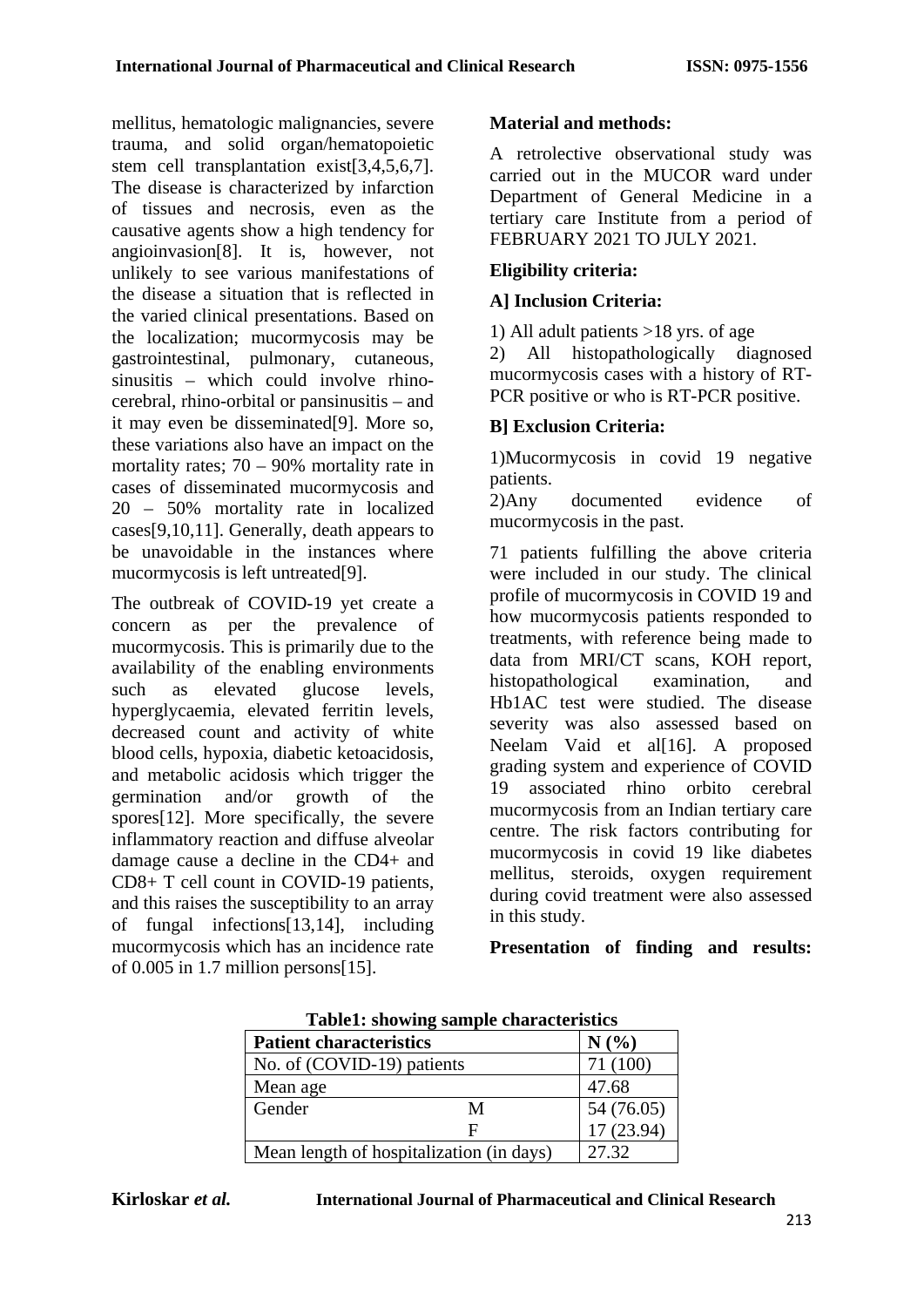| Survival rate            | 60(84.5)   |
|--------------------------|------------|
| Death                    | 11 (15.49) |
| Mucormycosis             | 71 (100)   |
| Comorbidities            |            |
| Diabetes mellitus        | 48 (67.60) |
| Hypertension             | 9(12.67)   |
| Hypothyroidism           | 3(4.22)    |
| Cerebrovascular accident | 2(2.81)    |
| Ischemic heart disease   | 1(1.4)     |
| Acute kidney injury      | 1(1.4)     |
| Acute renal failure      | 1(1.4)     |
| Diabetes                 |            |
| Pre-existing DM          | 13(18.3)   |
| <b>Recent DM</b>         | 40(56.33)  |
| NO                       | 18 (25.35) |

The table above shows the characteristics of the sample population whose mean age is 47.68 years, 76.05% of them being male and the remaining 23.94% (17) being female. The mean length of days in the hospital is 27.32; the highest number of days a patient stayed in the hospital was for 60 days while the least is 5 days – although this particular patient left the medical centre against medical advice.

There were 4 other patients that left the hospital against medical advice. Diabetes mellitus is the most prevalent comorbidity in this study as 67.60% of the patients had it, while hypertension is the second prevalent co-morbidity (12.95%). 56.33% (40) of the diabetes incidence were recent cases while the other 18.30% (13) were pre-existing ones.



**Figure 1: Showing the occurrence of mucormycosis**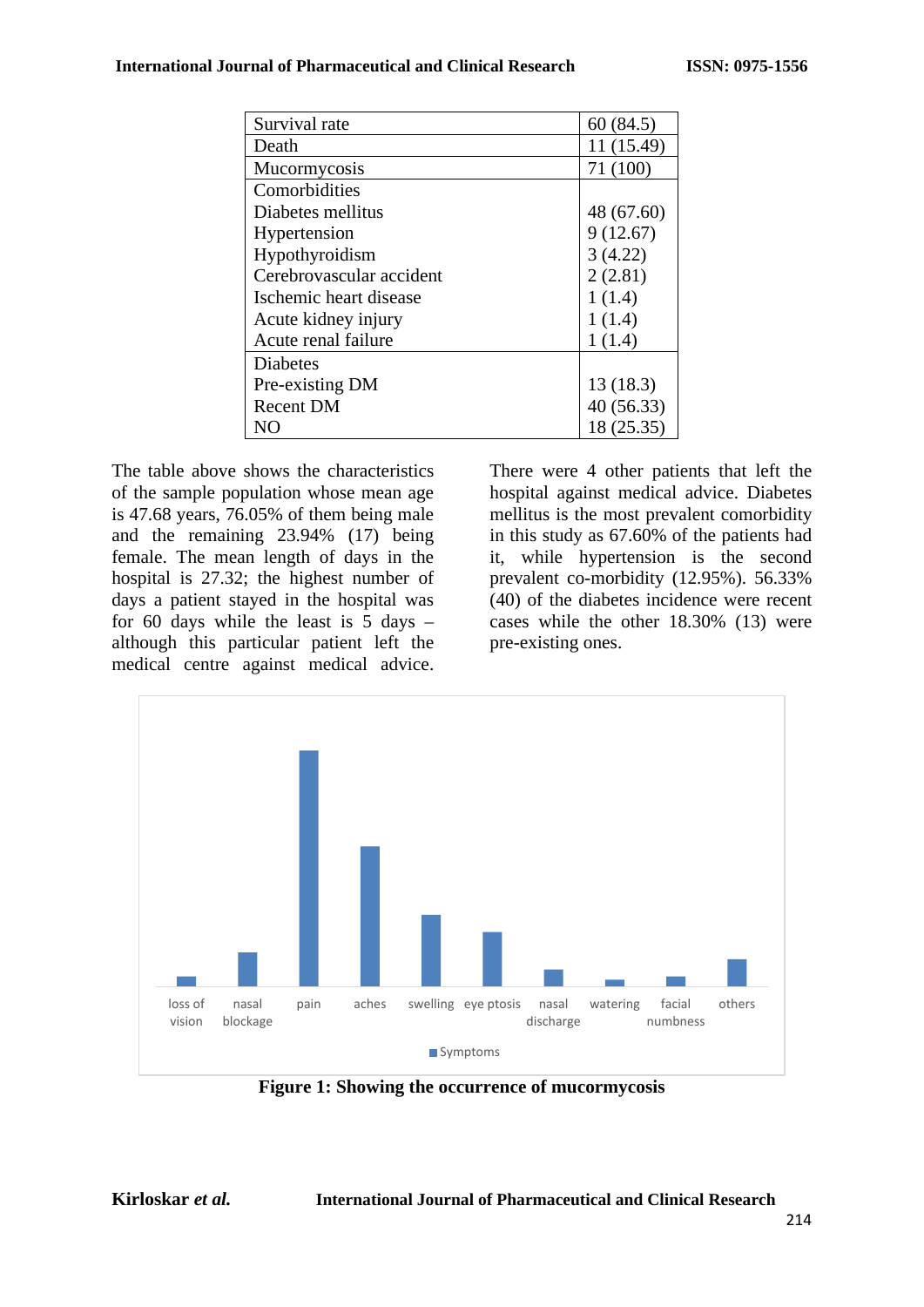The figure above here shows the frequency at which different symptoms of mucormycosis occurred. Pain was the most commonly reported symptom, and this affected body parts like the jaw, face, eye, nasal and dental aspects. Aching sensation was the next frequently most occurring symptom with the head, tooth, ear, and jaw affected. Swelling over the eye, gum, cheek, preorbital space, face, and palate was also common. Some patients also reported bouts of eye ptosis, nasal discharge, eye watering, numbness, and nasal blockage loss/impairment of vision. There were yet instances where some patients had nasal bleeding, epistaxis, dizziness, oral ulcer, weakness, and breathlessness.

MRI/CT scans. The MRI/CT scans reveal that more than half of the patients – about 52.11% (37) – had sinusitis which affected the paranasal, maxillary, sphenoidal, ethmoidal and sinonasal spaces. Even more so, maxillary sinusitis occurred along with obliterated ostiomeatal complex in one instance. Again, occasions exist where sinusitis evolved with intracerebral, and intraorbital extensions. Erosions of the

regions such as the maxillary sinus, sphenoid, ethmoid sinus, medial wall of the orbit and alveoli wall were also observed. Cellulitis was found to spread across the orbital, infraorbital and fascial spaces in a couple of patients. Mucosal thickening of the maxillary, sphenoid, ethmoid and frontal sinus, as well as granuloma, acute multiple infarct and internal carotid artery occlusion were found to appear less often.

# **Histopathological examination:**

Based on the histopathological examination of the tissue specimens of the patients, nasal mucormycosis was found to be the most predominant with 64.79% (46) of the patients affected. This was followed by maxillary mucormycosis and orbital mucormycosis which affected 36.61% (26) and 15.49% (11) of the patients respectively. 9.86% (7) of the patients, however, had palatal mucormycosis. Occurring at a lesser frequency are orbital mucormycosis, middle meatus mucormycosis, teeth mucormycosis, nasolacrimal duct mucormycosis and aspergillosis.

| $HbA1C$ $(\% )$ | <b>Patients</b> |
|-----------------|-----------------|
| $4 - 5.9$       | 13(18.30)       |
| $6.0 - 6.4$     | 5(6.25)         |
| $6.5 - 7.9$     | 24 (33.80)      |
| > 8.0           | 27 (38.02)      |

**Table 2: HbA1c results in mucormycosis patients**

The HbA1C result shows that 18.30% (13) of the patients had good to excellent score. Another 6.25% (5) of the patients had HbA1C between the prediabetic range even though two of those in this group already had diabetes. 33.80% (24) of the patients were observed to have HbA1C in the abnormal (diabetic) range [of  $6.5$  – 7.9], and it is interesting to note that two patients who had no history of diabetes mellitus were among this group. Finally, 38.02% (27) – including one patient not having diabetes mellitus – had HbA1C of 8 and above.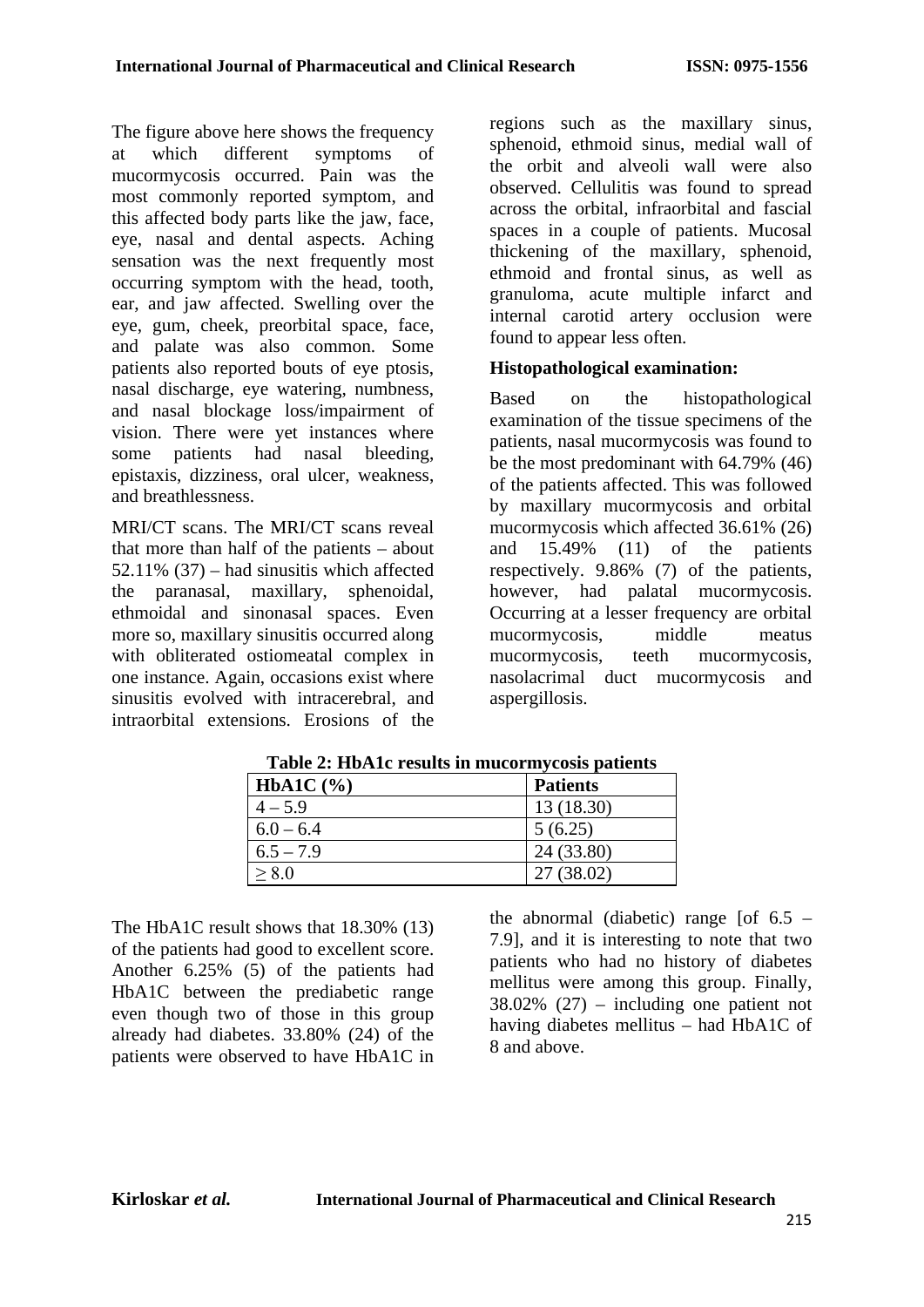| таон э. нист спионз                 |                       |  |  |  |
|-------------------------------------|-----------------------|--|--|--|
| <b>Mucormycosis</b>                 | No. of patients $(\%$ |  |  |  |
| Amphotericin                        | 71 (100)              |  |  |  |
| Posaconazole                        | 42(59.15)             |  |  |  |
| Piperacillin-Tazobactam             | 6(8.45)               |  |  |  |
| Ceftriaxone                         | 51 (71.83)            |  |  |  |
| Cefotaxime                          | 1(1.4)                |  |  |  |
| Surgical procedures                 |                       |  |  |  |
| Functional endoscopic sinus surgery |                       |  |  |  |
| Debridement                         | 71 (100)              |  |  |  |
| Septoplasty                         | 20(28.16)             |  |  |  |
| Concha excision                     | 12(16.90)             |  |  |  |
| Craniotomy                          | 1(1.4)                |  |  |  |
| Maxillectomy                        | 1(1.4)                |  |  |  |
| Exenteration                        | 24 (33.80)            |  |  |  |
|                                     | 11 (15.49)            |  |  |  |

**Table 3: Interventions**

The table above shows how frequency of patients that underwent different therapeutic interventions for the treatment/management of mucormycosis; there were also series of therapies, including the use of antifungal agents, antibiotics, and surgical procedures. Antifungals, Amphotericin B and Posaconazole were administered to 100% (71) and  $59.15\%$  (42) – in respective order – of the patients. Also,  $71.83\%$  (51) of the patients had Ceftriaxone, while 1.4% (1) and 8.45% (6) of the patients respectively were administered Cefotaxime and Piperacillin-Tazobactam. Amphotericin B Liposomal formulation was administered in these patients in a dose of 5mg/kg/day and the duration of treatment individualized depending upon the extent and severity of the disease.In our study , the minimum duration of treatment was 21 days and maximum was 8 weeks. Concerning surgical procedures; all the patients had functional endoscopic sinus surgery performed on them, and this was either done along with debridement, septoplasty, craniotomy, or concha excision. Maxillectomy and exenteration of the eye were the other surgical procedures that were performed on some patients. It should be noted that only 45.07% (32) of the patients had mucormycosis taken care of through the administration of a triad of an antifungal, antibiotic and functional endoscopic sinus surgery.

| <b>Grade of severity</b> | <b>Steroid</b>  |             | <b>Total</b> |
|--------------------------|-----------------|-------------|--------------|
|                          | $(n=71, 100\%)$ |             |              |
|                          | Taken           | Not taken   |              |
|                          | 15(21.16%)      | $1(1.40\%)$ | 16           |
| っ                        | 19 (26.76%)     | $3(4.22\%)$ | 22           |
| 3                        | 28 (39.43%)     | $3(4.22\%)$ | 31           |
|                          | $2(2.81\%)$     | $0(0\%)$    | 2            |
| <b>TOTAL</b>             | 64 (90.14%)     | 7(9.85%)    | 71           |

**Table 4: showing steroid and its relationship with mucormycosis**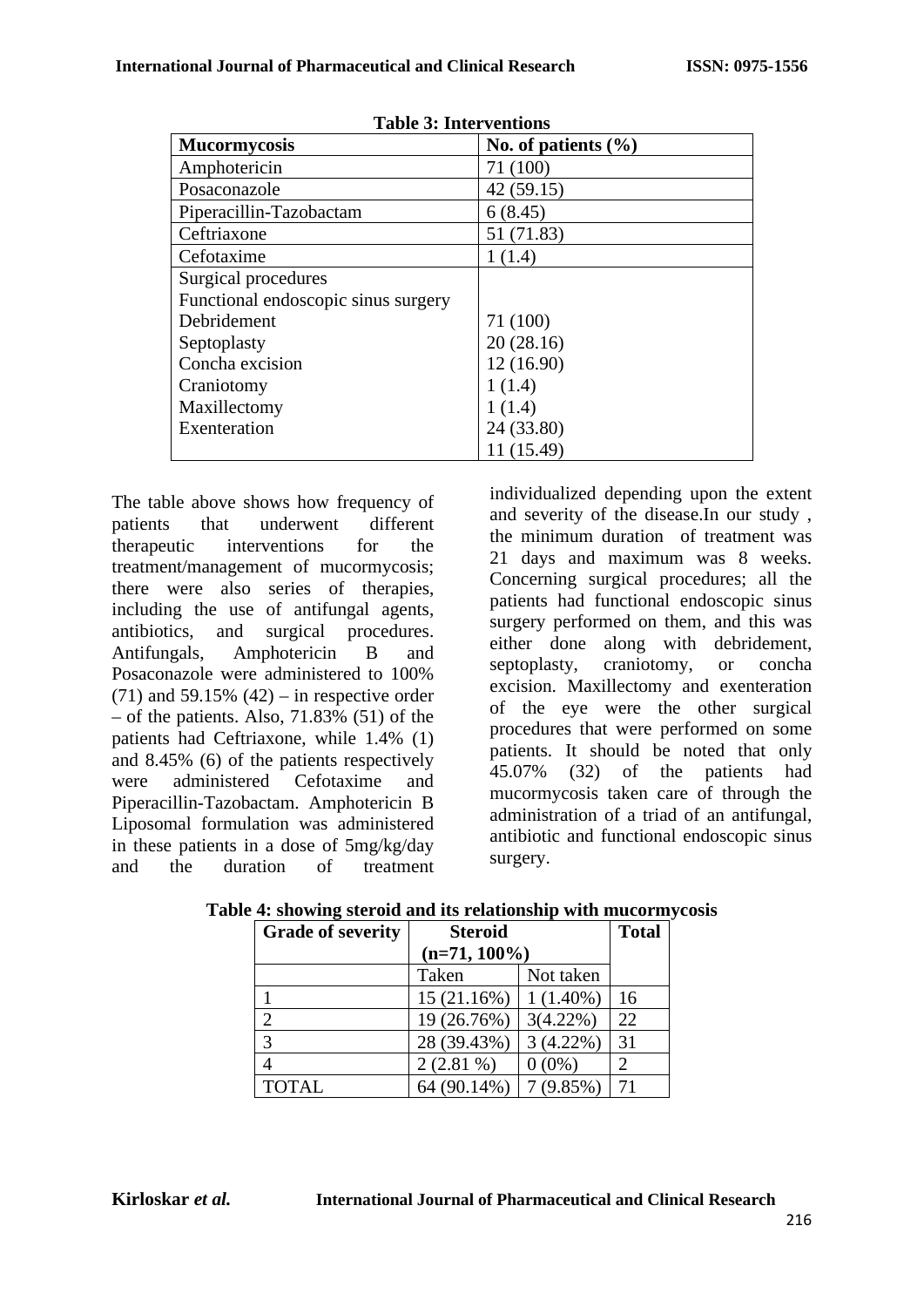|              | Table 3: Showing Kemuesiyn and hs relationship with mucoring costs |                                           |             |               |    |  |
|--------------|--------------------------------------------------------------------|-------------------------------------------|-------------|---------------|----|--|
|              |                                                                    | Grade of Remdesivir doses $(n=71, 100\%)$ |             |               |    |  |
| severity     | $< 6$ doses                                                        | 6 doses                                   | $> 6$ doses | No dose       |    |  |
|              | 6(8.45%)                                                           | $2(2.81\%)$                               | $3(4.22\%)$ | $5(7.04\%)$   | 16 |  |
|              | 6(8.45%)                                                           | 4(56.33%)                                 | $2(2.81\%)$ | $10(14.08\%)$ | 22 |  |
|              | 10 (14.08%)                                                        | 7(9.85%)                                  | $0(0\%)$    | 14 (19.71%)   | 31 |  |
|              | $1(1.40\%)$                                                        | $0(0\%)$                                  | $0(0\%)$    | $1(1.40\%)$   |    |  |
| <b>TOTAL</b> | 41 (57.74%)                                                        |                                           |             | 30 (42.25%)   | 71 |  |

**Table 5: showing Remdesivir and its relationship with mucormycosis**

|  |  |  | Table 6: showing oxygen therapy and its relationship with mucormycosis |  |  |
|--|--|--|------------------------------------------------------------------------|--|--|
|  |  |  |                                                                        |  |  |

| Grade of<br>severity | Oxygen therapy<br>$(n=71, 100\%)$ |             |             | <b>TOTAL</b> |
|----------------------|-----------------------------------|-------------|-------------|--------------|
|                      | $<$ 10 days                       | $>10$ days  | Not taken   |              |
|                      | 4(5.63%)                          | 6(8.45%)    | 6(8.45%)    | 16           |
| $\overline{2}$       | $11(15.49\%)$                     | $5(7.04\%)$ | 6(8.45%)    | 22           |
| 3                    | 9(12.67%)                         | 7(9.85%)    | 15          | 31           |
|                      | $1(1.40\%)$                       | $0(0\%)$    | $1(1.40\%)$ | 2            |
| <b>TOTAL</b>         | 25(35.21%)                        | 18 (25.35%) | 28 (39.43%) |              |

**Table 7: showing grade of mucormycosis and its outcome**

| <b>Grade of severity</b> | <b>Death</b> |
|--------------------------|--------------|
|                          | $0(0\%)$     |
|                          | $0(0\%)$     |
|                          | 6(8.45%)     |
|                          | $2(2.81\%)$  |
| <b>Total</b>             | 8 (11.26%)   |

The patients were classified as per Neelam Vaid et al. 2021[16] with most cases being in Grade 3(severe)[16]. 90.14% patients who received steroids as a part of therapy for COVID 19 developed mucormycosis.

57.74 % patients receiving Remdesivir suffered from Mucormycosis later. It was only 39.43 % of patients who didn't receive O 2 therapy while the rest 60.57 % patients who received O 2 developed mucormycosis. The death rate in mucormycosis accounted for a total of 11.26 % ascertaining the severity of the disease.

# **Discussion:**

Rhino -orbito-cerebral mucormycosis followed by pulmonary mucormycosis is the common form of mucormycosis and has a slightly male predominance as observed in our study as well[17,18].

The fungal disease is more prevalent in patients with co-morbid conditions like diabetes and particularly those who had been given steroids or were on oxygen support for the treatment of COVID 19[19]. In addition, poor clinical hygiene and previously neglected diabetes paved way for the opportunistic environment for the fungal infection[19]. Gut associated lymphoid tissue protects the human body against various pathogens and infectious agents[20]. Exccessive use of steroids impairs the gut epithelial barrier allowing toxins and bacteria to leak into the bloodstream thereby providing a favourable environment for the fungus to grow[21]. During Covid 19 different antibiotics, steroids, vitamins and zinc etc. were used which causes a dysbiosis of gut and nasal microbiomes[21].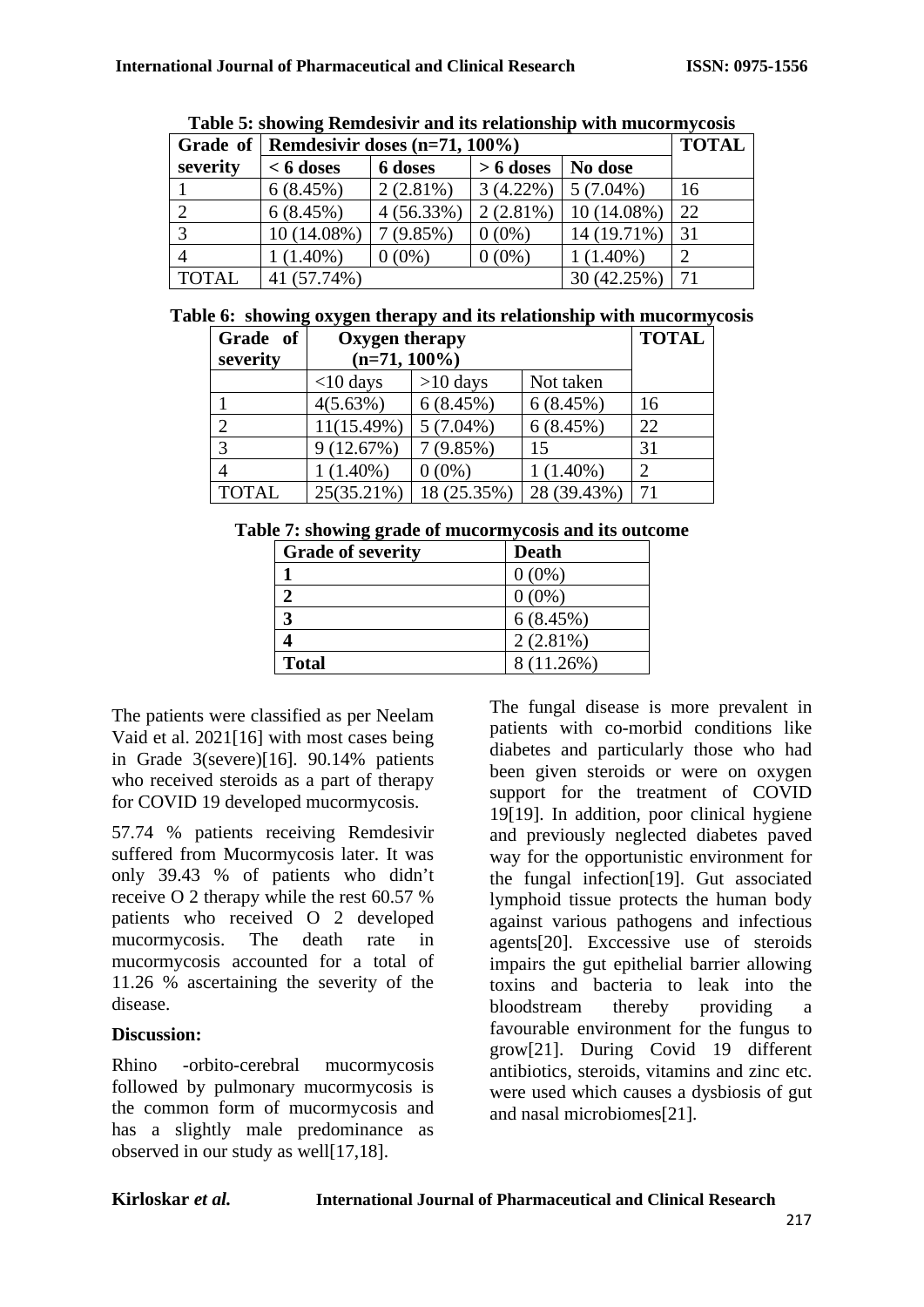Amongst the COVID 19 patients only 7 patients didn't receive steroids the rest 90.14 % patients received steroids which shows a strong association of the use of steroids and development of mucormycosis

#### **Steroids act mainly through:**

1) Interaction with glucocorticoid receptors thereby causing hyperglycaemia 2) Defect in function of macrophages and neutrophils[19].

This downregulates the expression of proinflammatory cytokines secreted by macrophages like tumor necrosis factor alfa, interleukin 1 beta, interleukin 6 etc.[19,22,23]

Tocilizumab a monoclonal antibody approved for the use in COVID 19 acts as an immunosuppressant and controls inflammation which in turn reduces the patient's immunity and poses risk of contracting CAM[24,25,26]. It can be noted that the administration of biologicals like Remdesivir may have a causal relationship with development of mucormycosis as 50.70% patients who received remdesivir contracted mucormycosis though its thorough association is yet to be studied.

The widespread use of steroids and monoclonal antibodies and antibiotics against COVID 19 leads to development/ exacerbation of pre-existing fungal diseases[27].

COVID 19 associated mucormycosis was seen in patients' weeks to months after they developing COVID 19 or while they were suffering from COVID 19[28,29]. COVID 19 has shown to deteriorate the immune response which additionally paves the way for secondary opportunistic infections[28,29]. Three possible mechanism being:

1) Reduction in  $T -$  cells due to COVID related lymphopenia

2) Increase in pro – inflammatory markers

3) damage to pulmonary tissues[22,23]

Uncontrolled diabetes aids in developing mucormycosis by the following mechanisms:

1) Mucormycosis thrives on high glucose[31].

2) Lowering the immune response leading to reduced granulocyte phagocytosis with modified polymorphonuclear leukocyte response[32].

Also, free available iron which is a resource for mucor to grow is high in patients of COVID 19 as steroids cause hyperglycaemia which in turn leads to glycosylation of transferrin and ferritin and reduces the binding of iron thereby increasing free iron and COVID 19 increases cytokines like interleukins which increases free iron by increasing synthesis and decreasing transport of iron. Glucose regulator protein 78 expression is enhanced on the endothelial cells which then facilitates angio-invasion, tissue necrosis and hematogenous dissemination[33].

Prolonged use of ventilators and humidifiers were also associated with a rise in covid. The use of industrial oxygen in place of medical oxygen has been proposed to be a potential link in the rise of covid as according to the WHO medical use of oxygen differs from that of industrial oxygen in terms of purity, storage and distribution process. Hence the industrial oxygen is most likely to be contaminated and it needs an upgradation by undergoing deep cleaning and disinfection process before medical use. But the acute crisis that lead to shortage of oxygen on one hand and the time and costs involved in treating the industrial oxygen might have led to the conversion of many industrial oxygen cylinders to medical use thereby enhancing the risks of mucormycosis[34]. Out of 71 patients, 43 (60.56%) patients who received O2 therapy developed COVID 19. Thus, it can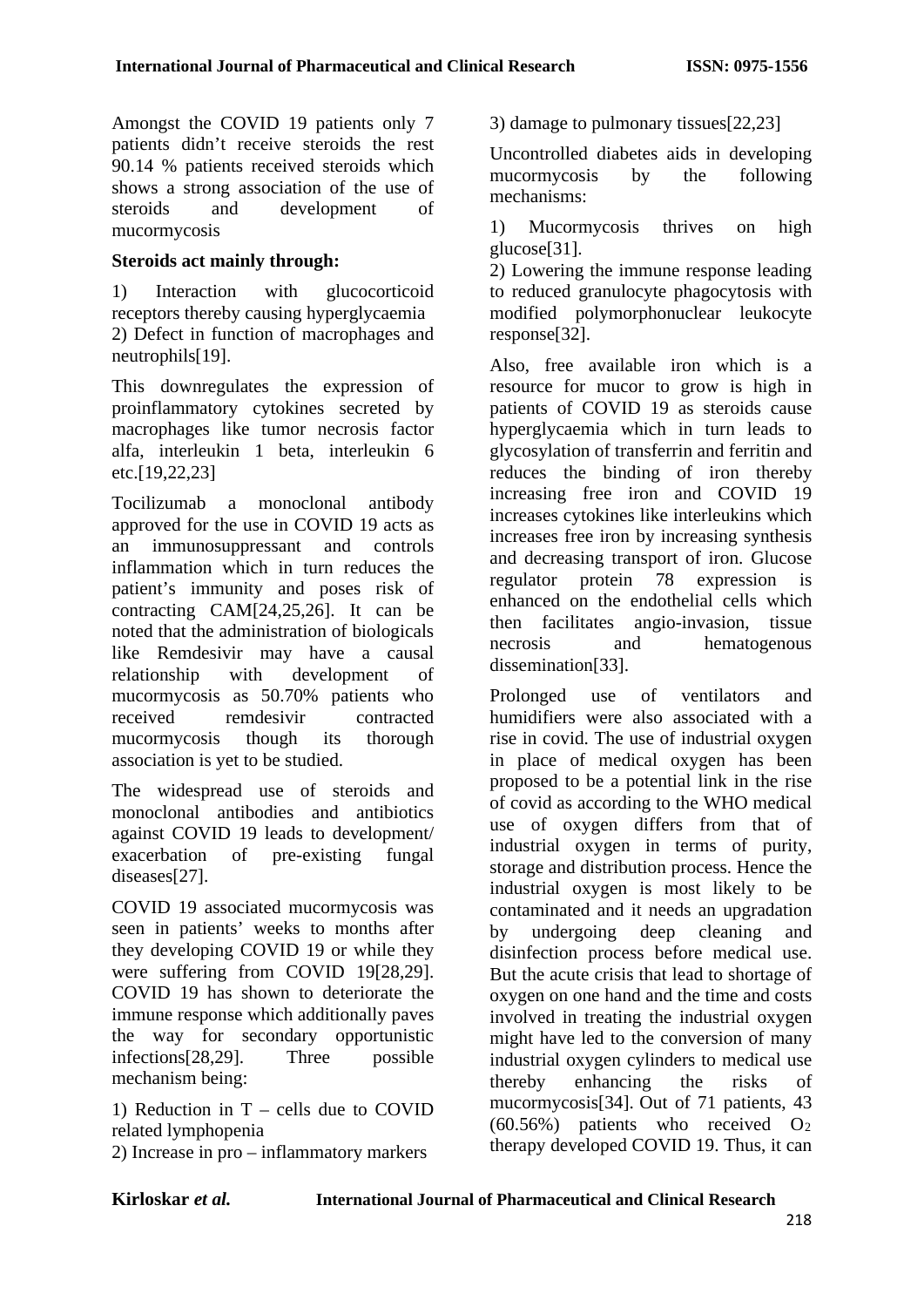be ascertained that steroids and oxygen therapy do have a role in the COVID 19 patients developing mucormycosis which again shows a causal relationship of COVID 19 mucormycosis and  $O_2$  therapy.

It could be said that the significance of amphotericin B in the treatment/management of mucormycosis is made apparent in this study. However, one has to exercise caution before drawing a conclusion on this especially since this study is not based on monotherapy. More significantly, it is worth noting that functional endoscopic sinus surgery (FESS) is equally important in the treatment of mucormycosis. Without attempting to water down the effect of amphotericin B, the finding from this study showed that the drug works in conjunction with surgery and some additional unknown factors. It was observed that two of the patients who were only administered amphotericin B [as monotherapy] eventually died, and this is despite the surgical procedures they underwent. As per the treatment, the patients were given Ceftriaxone, which is an antibiotic, and then subjected to FESS with either septoplasty or debridement. Notwithstanding, it is important to take note of the extent to which the severity of a patient's condition, as well as underlying medical conditions can affect a treatment outcome. As it was observed; a patient who had taken all the therapeutic interventions, except maxillectomy, had a negative mucormycosis report eventually died – even after having a revision FESS. So, it suffices that mucormycosis treatment goals be more driven towards safely addressing comorbidities in tandem with mucormycosis-centred therapies, a situation that could ultimately make monotherapy less viable. Though the effect of mucormycosis on HbA1C has not been widely reported, but this should be focused on in subsequent studies considering that they were non-diabetic

patients that had their HbA1C scores within diabetic ranges.

#### **Conclusion:**

COVID-19-associated mucormycosis patients in this study fall in the middle-age range, with an average age of 48.11 years, and diabetes mellitus was the most common comorbidity amongst them followed by hypertension.

Sinusitis and erosions were also quite frequent amongst these patients, and the fact that some patients had to suffer these across different regions simultaneously even as they were placed under oxygen therapy and hospitalized for days goes to show the manifestation of severe COVID-19. The results from histopathological examination showed that nasal and maxillary mucormycosis were the two most prevalent types, and in some cases, certain patients had disseminated mucormycosis with two or more regions involved. Generally, pain, swelling and aches around different parts of facial/orbital aspects, as well as ptosis were common among COVID-associated mucormycosis patients.

The use of steroids, oxygen therapy, use of biological and COVID 19 in itself could be responsible for providing favourable growth medium for mucormycosis. Most of the patients presented in Grade 2 and 3 of grading system of mucormycosis. It was in light of the considerable symptomatic manifestations and sequelae of the disease that it became essential to adopt surgical interventions, especially function endoscopic sinus surgery and others (exenteration, maxillectomy, debridement, septoplasty, craniotomy and concha excision) along with the use of amphotericin and other antimicrobial agents to promote the survival of patients having COVID-19-associated mucormycosis.

And, going by the result, it was obvious that the therapeutic interventions overseen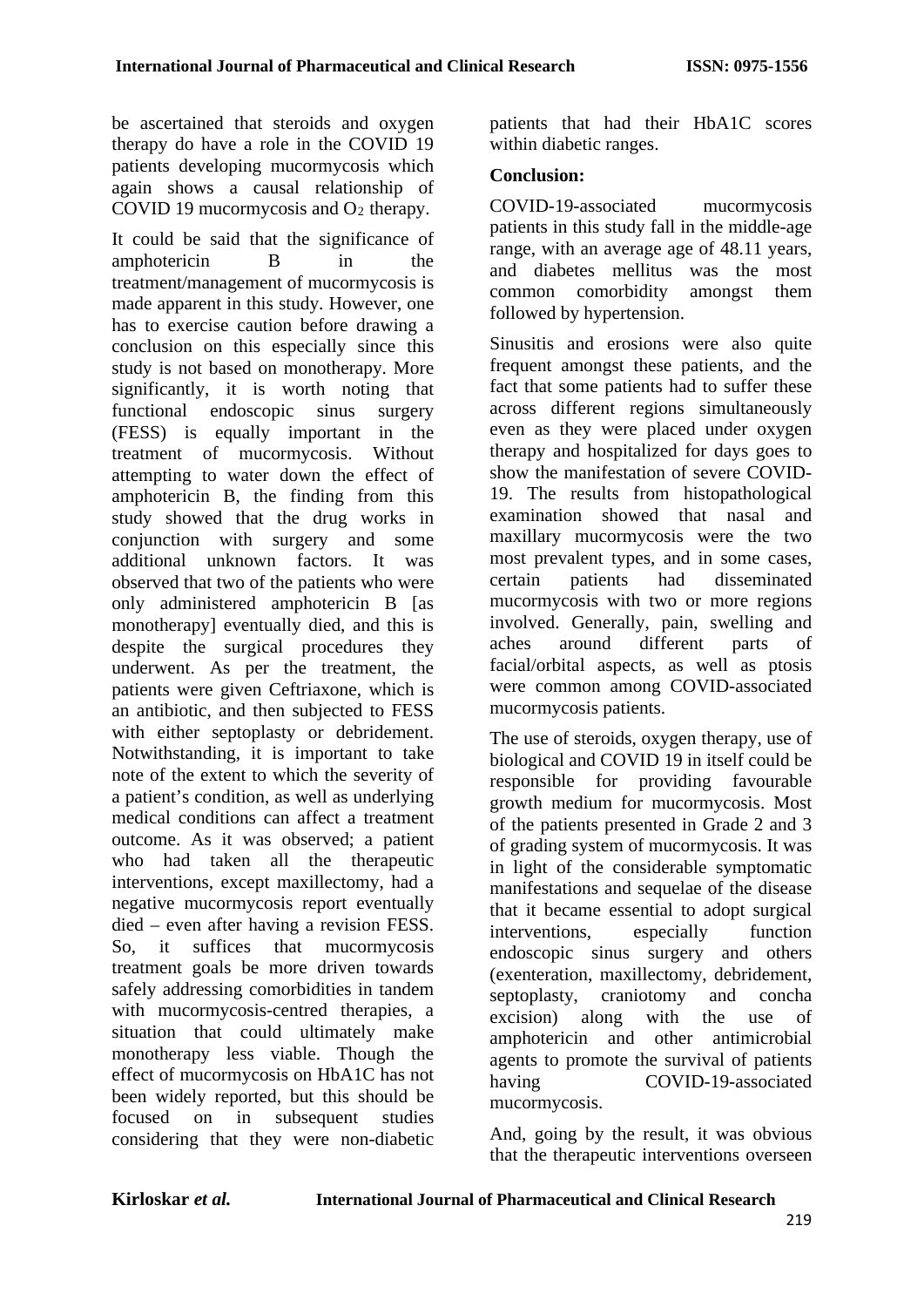by multidisciplinary team of medical practitioners were significant in improving treatment outcomes. More so, the findings from this study showed yet again the significance of combination therapy in the treatment/management of mucormycosis. Plus, it is apparent that amphotericin B alone may not be effective in certain cases hence the need to carry out multiple surgical procedures on some patients in order to improve the rate of survival can be recommended. Also, the duration of treatment with amphotericin didn't have any direct effect on the prognosis of the patient and hence a multidisciplinary approach with antifungals, antibiotics and surgical debridement was found to improve the prognosis of the patient.

# **References:**

- 1. Kwon-Chung, K.J. Taxonomy of fungi causing mucormycosis and entomophthoramycosis (zygomycosis) and nomenclature of the disease: Molecular mycologic perspectives. Clin. Infect. Dis. 2012, 54 (Suppl. 1), S8–S15.
- 2. Lelievre L., Garcia-Hermoso D., Abdoul, H., Hivelin M., Chouaki, T.; Toubas, D.; Mamez, A.C.; Lantieri, L.; Lortholary, O.; Lanternier, F.; et al.<br>Posttraumatic mucormycosis: A  $mu$ cormycosis: A nationwide study in France and review of the literature. Medicine (Baltimore) 2014, 93, 395–404.
- 3. Andresen, D.; Donaldson, A.; Choo, L.; Knox, A.; Klaassen, M.; Ursic, C.; Vonthethoff, L.; Krilis, S.; Konecny, P. Multifocal cutaneous mucormycosis complicating polymicrobial wound infections in a tsunami survivor from Sri Lanka. Lancet 2005, 365, 876–878.
- 4. Rao, C.Y.; Kurukularatne, C.; Garcia-Diaz, J.B.; Kemmerly, S.A.; Reed, D.; Fridkin, S.K.; Morgan, J. Implications of detecting the mold Syncephalastrum in clinical specimens of New Orleans residents after hurricanes Katrina and

Rita. J. Occup. Environ. Med. 2007, 49, 411–416.

- 5. Warkentien, T.; Rodriguez, C.; Lloyd, B.; Wells, J.; Weintrob, A.; Dunne, J.R.; Ganesan, A.; Li, P.; Bradley, W.; Gaskins, L.J.; et al. Invasive mold infections following combat-related injuries. Clin. Infect. Dis. 2012, 55, 1441–1449.
- 6. Davoudi, S.; Graviss, L.S.; Kontoyiannis, D.P. Healthcareassociated outbreaks due to mucorales and other uncommon fungi. Eur. J. Clin. Investig. 2015, 45, 767–773.
- 7. Legrand M, Gits-Muselli M, Boutin L, Garcia-Hermoso D, Maurel V, Soussi S, et al. Detection of circulating Mucorales DNA in critically ill burn patients: Preliminary report of a screening strategy for early diagnosis and treatment. Clin. Infect. Dis. 2016, 63, 1312–1317.
- 8. Yasmin, F.; Najeeb, H.; Naeem, A.; Dapke, K.; Phadke, R.; Asghar, M.S.; Shah, S.M.I.; De Berardis, D.; Ullah, I. COVID-19 Associated Mucormycosis: A Systematic Review from Diagnostic Challenges to Management. Diseases 2021, 9, 65.
- 9. Roden, M.M.; Zaoutis, T.E.; Buchanan,W.L.; Knudsen, T.A.; Sarkisova, T.A.; Schaufele, R.L.; Sein, M.; Sein, T.; Chiou, C.C.; Chu, J.H.; et al. Epidemiology and outcome of zygomycosis: A review of 929 reported cases. Clin. Infect. Dis. 2005, 41, 634–653.
- 10. Skiada, A.; Pagano, L.; Groll, A.; Zimmerli, S.; Dupont, B.; Lagrou, K.; Lass-Florl, C.; Bouza, E.; Klimko, N.; Gaustad, P.; et al. Zygomycosis in Europe: Analysis of 230 cases accrued by the registry of the European Confederation of Medical Mycology (ECMM) working Group on Zygomycosis between 2005 and 2007. Clin. Microbiol. Infect. 2011, 17, 1859–1867.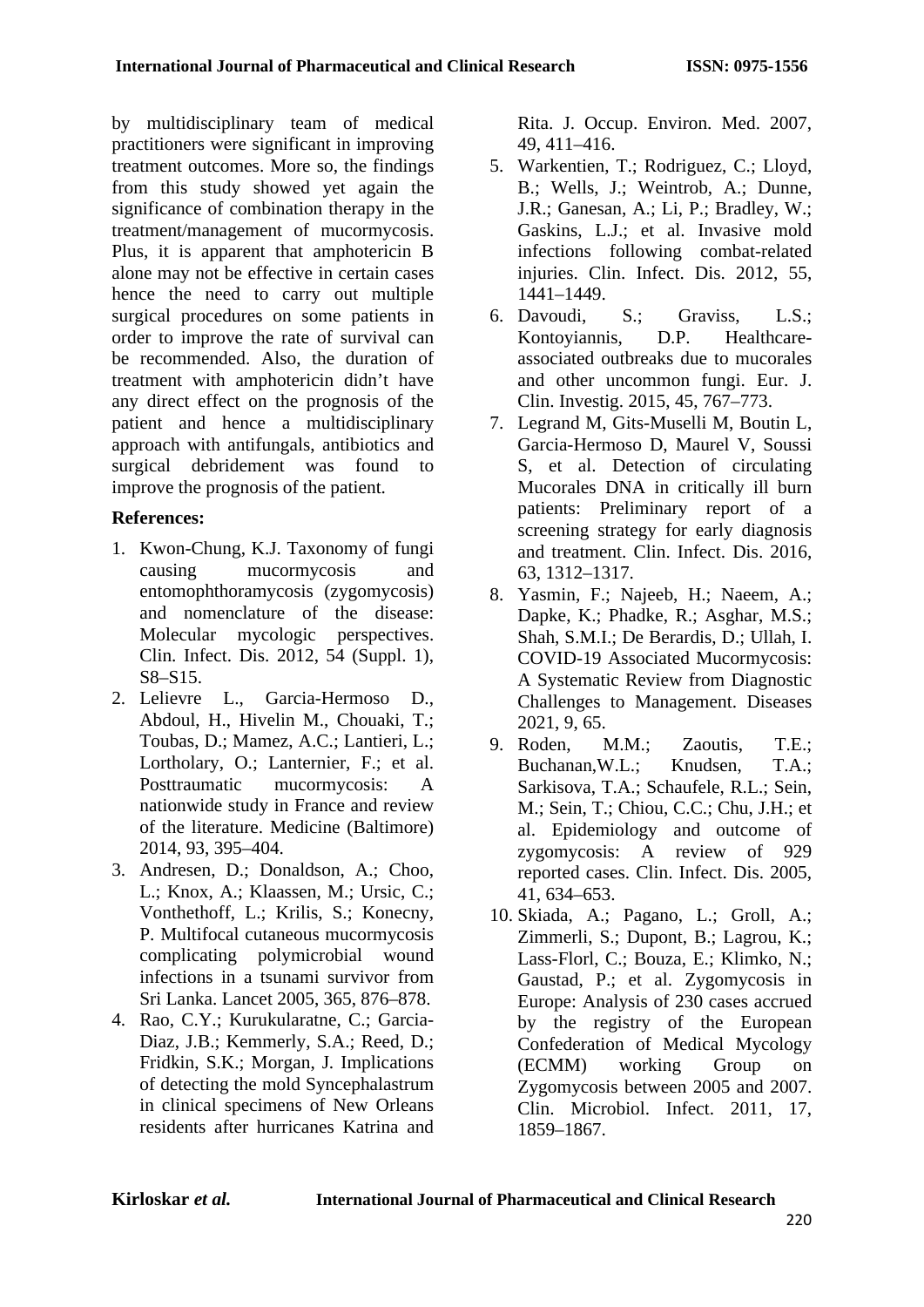- 11. Zilberberg, M.D.; Shorr, A.F.; Huang, H.; Chaudhari, P.; Paly, V.F.; Menzin, J. Hospital days, hospitalization costs, and inpatient mortality among patients with mucormycosis: A retrospective analysis of US hospital discharge data. BMC Infect. Dis. 2014, 14, 310.
- 12. Singh, A.K.; Singh, R.; Joshi, S.R.; Misra, A. Mucormycosis in COVID-19: A systematic review of cases reported worldwide and in India. Diabetes Metab. Syndr. Clin. Res. Rev. 2021, 15, 102146.
- 13. Chen, N.; Zhou, M.; Dong, X.; Qu, J.; Gong, F.; Han, Y.; Qiu, Y.; Wang, J.; Liu, Y.; Wei, Y.; et al. Epidemiological and clinical characteristics of 99 cases of 2019 novel coronavirus pneumonia in Wuhan, China: A descriptive study. Lancet 2020, 395, 507–513.
- 14. Yang, W., Cao, Q., Qin, L., Wang, X., Cheng, Z., Pan, A., Dai, J., Sun, Q.; Zhao, F., Qu, J., et al. Clinical characteristics and imaging manifestations of the 2019 novel coronavirus disease (COVID-19): A multi-center study in Wenzhou city, Zheijang, China. J. Infect. 2020, 80, 388–393.
- 15. Jeong,W., Keighley, C., Wolfe, R., Lee, W.L., Slavin, M., Kong, D.C., Chen, S.C.-A. The epidemiology and clinical manifestations of mucormycosis: A systematic review and meta-analysis of case reports. Clin. Microbiol. Infect. 2019, 25, 26–34.
- 16. Neelam Vaid et al. A proposed grading system and experience of COVID 19 associated rhino orbito cerebral mucormycosis from an Indian tertiary care centre. Indian J Otolaryngol Head Neck Surg. 2021 Nov 15: 1–8
- 17. Chakrabarti A. The recent mucormycosis storm over Indian sky. Indian J Med Microbiol. 2021.
- 18. Jose A, Singh S, Roychoudhury A, Kholakiya Y, Arya S, Roychoudhury S. Current Understanding in the

Pathophysiology of SARS-CoV-2- Associated Rhino-Orbito-Cerebral Mucormycosis: A Comprehensive Review. J Maxillofac Oral Surg. 2021.

- 19. Manoj Kumar, devojit Kumar sarma et al. MUcormycosis in COVID 19 pandemic: Risk factors and linkages.Current research in microbial sciences Volume 2,December 2021,100057.
- 20. R.D'Inca, M.Klooareg,et al. Intrauterine growth restriction modifies the developmental pattern of intestinal structure, transcriotomic profile and bacterial colonization in neonatal pigs.J.Nutr.,140(5)(20210: 925-931.
- 21. B.A. Paray, M.F. Albeshr, et al. Leaky gut and autoimmunity: an intricate balance in individuals' health and the diseased state.int. J.Mol.Sci.,21(24) (2020).
- 22. Narayanan S, Chua JV, Baddley JW. COVID-19 associated Mucormycosis (CAM): risk factors and mechanisms of disease. Clin Infect Dis. 2021.
- 23. Devnath P, Dhama K, Tareq AM, Emran TB. Mucormycosis coinfection in the context of global COVID-19 outbreak: A fatal addition to the pandemic spectrum. Int J Surg. 2021; 92:106031.
- 24. Bhogireddy R, Krishnamurthy V, Jabaris SSL, Pullaiah CP, Manohar S. Is Mucormycosis an inevitable complication of Covid-19 in India? Braz J Infect Dis. 2021:101597.
- 25. Bakshi SS, Kalidoss VK. COVID 19 infection and mucormycosis—a dangerously increasing combination. Egypt J Otolaryngol. 2021;37(1)
- 26. Thakar A, Lal D. "Black fungus": a perspective on the coronavirus disease 2019 (COVID-19)-associated rhinoorbital mucormycosis epidemic in India. Int Forum Allergy Rhinol. 2021.
- 27. Salil Mehta,Abhay Pandey.Rhino-Orbital Mucormycosis Associated with COVID 19.Cureus.2020 Sep;112(9):e10726.Published online

**Kirloskar** *et al.* **International Journal of Pharmaceutical and Clinical Research**